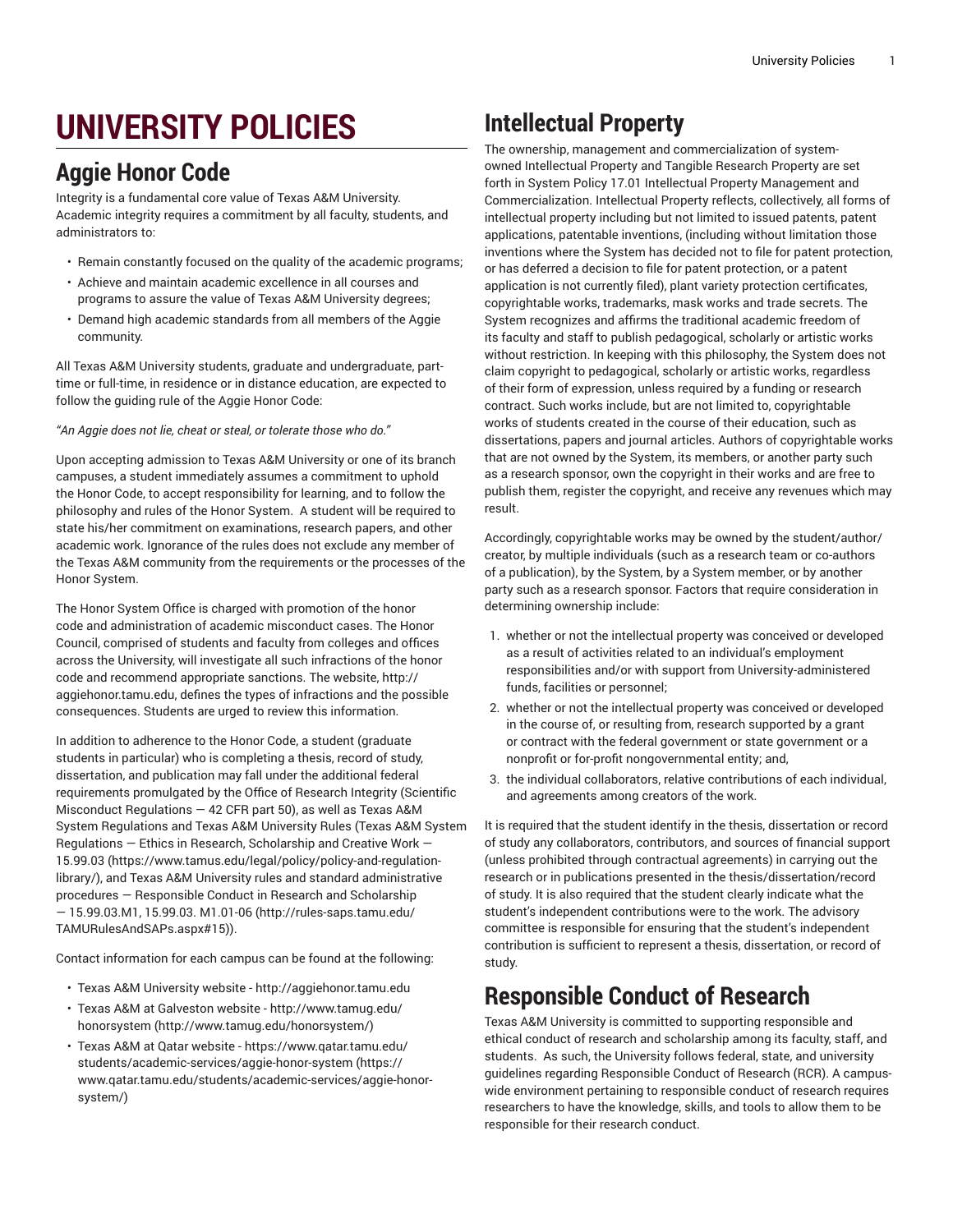In August 2020, University SAP [15.99.99.M0.04](https://rules-saps.tamu.edu/PDFs/15.99.99.M0.04.pdf) ([https://rules](https://rules-saps.tamu.edu/PDFs/15.99.99.M0.04.pdf)[saps.tamu.edu/PDFs/15.99.99.M0.04.pdf](https://rules-saps.tamu.edu/PDFs/15.99.99.M0.04.pdf)) went into effect. The requirements outlined apply to any graduate student, postdoctoral researcher, or undergraduate student participating in research. The specific requirements will depend on the *type of student and the type of funding* supporting the research.

#### **What is required for Graduate Students?**

Education and training in the ethical and responsible conduct of research are integral elements of research for all undergraduate students, graduate students, and postdoctoral researchers who engage in research in any field or who pursue advanced degrees at University facilities. The requirements for graduate students depend on whether the graduate student is participating in research funded internally, by research gift(s), or by an external sponsor as sponsored research. Internally funded research is not funded via an agreement with a sponsor, but is instead funded through internal sources that may or may not be restricted to research. Graduate students enrolled in a course (such as 685, 691, etc.) that includes research as an integral element are also subject to these RCR requirements (e.g., any student conducting research as part of a course, honors thesis, master's thesis, or doctoral dissertation).

For *graduate students participating in research through a course or funded internally or by research gift(s), graduate students must complete the CITI RCR training* within 60 days from their commencement of the research activity.

For *graduate students participating in externally funded research, graduate students must complete the CITI RCR training AND an additional four hours of face-to-face Core training.* The CITI training must be completed within 60 days following initiation of such support and the Core training must be completed within the first six months of the student's involvement in externally funded research.

#### **Additional Information**

Additional information, including the specifics on how to complete the training, may be found on the VPR RCR website.

If you have questions not addressed that are related specifically to graduate students, please contact [rcr.grad@tamu.edu](mailto:rcr.grad@tamu.edu).

### **Student Grievances and Appeals Procedures**

Specific procedures at Texas A&M University allow students to pursue a grievance for any of the problems, issues, or concerns listed in the table below. **BEFORE** initiating a grievance, students are strongly encouraged to seek clarification and advice regarding appropriate procedures. The Office of the Associate Provost for Undergraduate Studies provides [Undergraduate](http://catalog.tamu.edu/undergraduate/general-information/services/#ombuds-services) Ombuds services ([http://catalog.tamu.edu/undergraduate/general-information/services/](http://catalog.tamu.edu/undergraduate/general-information/services/#ombuds-services) [#ombuds-services](http://catalog.tamu.edu/undergraduate/general-information/services/#ombuds-services)) to assist students, faculty, staff, and administrators with resolving academic conflicts on an informal and confidential basis.

These are valuable resources for questions regarding grievances and appeals.

| Type of<br>Grievance/Issue                                                                                | <b>A&amp;M Student</b><br><b>Rule</b>                  | <b>University Panel</b><br><b>Handling Appeals Preliminary</b>                      | <b>Appeals Panel</b><br>and Formal<br><b>Resolution</b><br><b>Procedures</b>                                                                      |
|-----------------------------------------------------------------------------------------------------------|--------------------------------------------------------|-------------------------------------------------------------------------------------|---------------------------------------------------------------------------------------------------------------------------------------------------|
| Discrimination<br>and<br>Discrimination<br>Appeals                                                        | 45 (http://<br>student-<br>rules.tamu.edu/<br>rule45/) | See SAP<br>08.01.01.M1<br>(http://rules-<br>saps.tamu.edu/<br>PDFs/08.01.01.M1.pdf) | 56 (http://<br>student-<br>rules.tamu.edu/<br>rule56/)                                                                                            |
| Disability<br>Accommodations student-<br>in Academic<br>Programs                                          | 46 (http://<br>rules.tamu.edu/<br>rule46/)             | See SAP<br>08.01.01.M1<br>(http://rules-<br>saps.tamu.edu/<br>PDFs/08.01.01.M1      | 56 (http://<br>student-<br>rules.tamu.edu/<br>rule56/)                                                                                            |
| Sexual<br>Harassment.<br>Sexual Violence.<br>Dating Violence,<br>Domestic<br>Violence, and/or<br>Stalking | 47 (http://<br>student-<br>rules.tamu.edu/<br>rule47/) | See SAP<br>08.01.01.M1<br>(http://rules-<br>saps.tamu.edu/<br>PDFs/08.01.01.M1.pdf) | 58 (http://<br>student-<br>rules.tamu.edu/<br>rule58/)                                                                                            |
| <b>Grade Disputes</b>                                                                                     | 48 (http://<br>student-<br>rules.tamu.edu/<br>rule48/) | Undergraduate<br>Academic<br><b>Appeals Panel</b>                                   | 57 (http://<br>student-<br>rules.tamu.edu/<br>rule57/)                                                                                            |
| Unexcused<br>Absences                                                                                     | 49 (http://<br>student-<br>rules.tamu.edu/<br>rule49/) | Undergraduate<br>Academic<br><b>Appeals Panel</b>                                   | 57 (http://<br>student-<br>rules.tamu.edu/<br>rule57/)                                                                                            |
| Academic<br>Suspension and<br><b>Blocks</b>                                                               | 50 (http://<br>student-<br>rules.tamu.edu/<br>rule50/) | Undergraduate<br>Academic<br><b>Appeals Panel</b>                                   | 57 (http://<br>student-<br>rules.tamu.edu/<br>rule57/)                                                                                            |
| <b>Student Conduct</b><br>Separation and<br>Appeal                                                        | 51 (http://<br>student-<br>rules.tamu.edu/<br>rule51/) | University<br>Disciplinary<br>Panel                                                 | 58 (http://<br>student-<br>rules.tamu.edu/<br>rule58/)                                                                                            |
| Academic<br>Misconduct                                                                                    | 52 (http://<br>student-<br>rules.tamu.edu/<br>rule52/) | Aggie Honor<br>System Office                                                        | http://<br>aggiehonor.tamu.edu                                                                                                                    |
| Financial<br>Assessments by<br>the University                                                             | 54 (http://<br>student-<br>rules.tamu.edu/<br>rule54/) | Head of<br>Department or<br>Unit Involved                                           | <b>Student Fiscal</b><br><b>Appeal Process</b><br>(https://<br>sbs.tamu.edu/<br>accounts-<br>billing/student-<br>information/<br>appeal-process/) |
| Parking Citations 55 (http://                                                                             | student-<br>rules.tamu.edu/<br>rule55/)                | <b>Student Parking</b><br><b>Appeals Board</b>                                      | http://<br>transport.tamu.edu/<br>Parking/<br>appeal.aspx                                                                                         |

*Undergraduate Studies' units have modified services available to students enrolled via distance education, at branch campuses, or at other instructional locations.*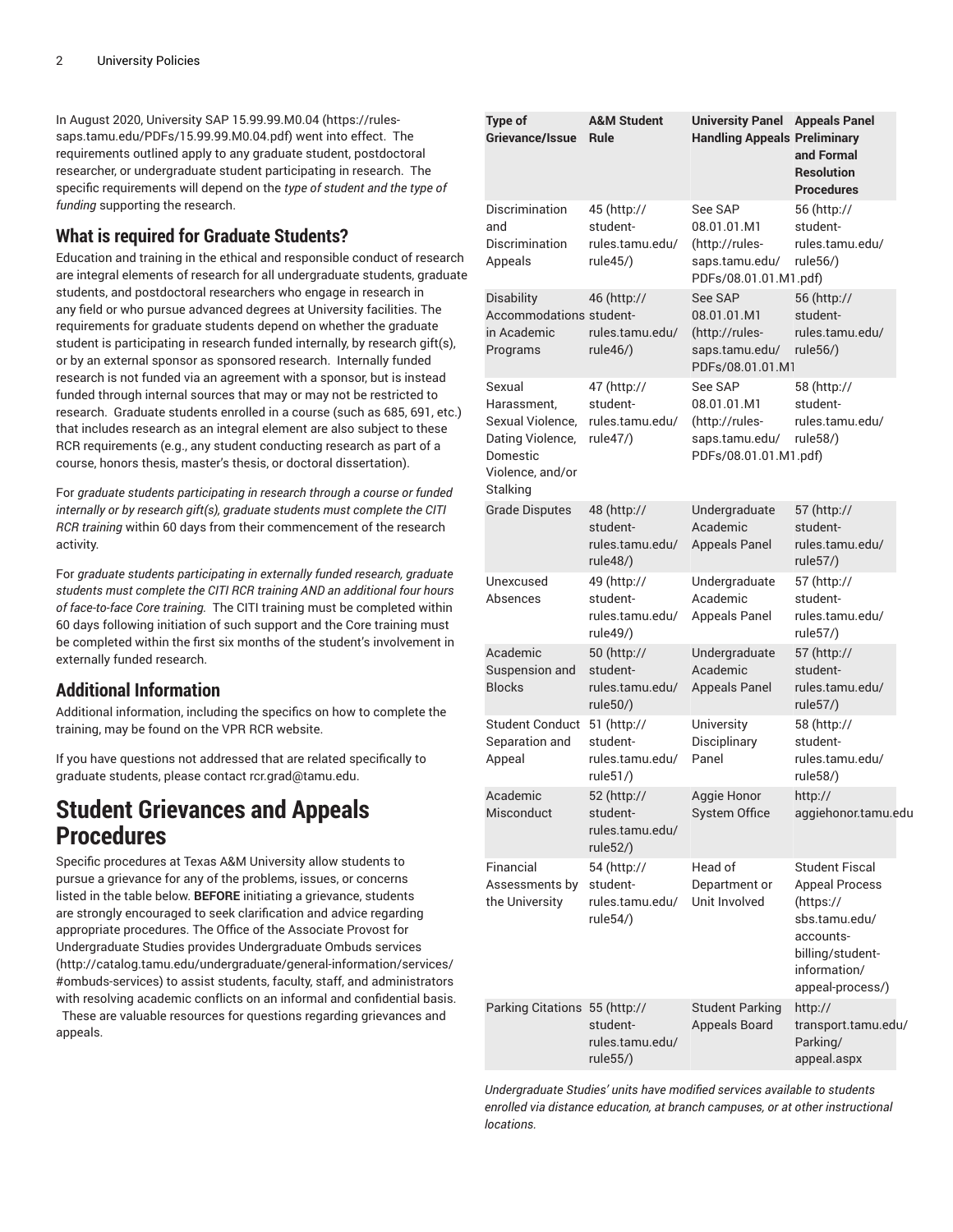### **University Statement for Individuals with Disabilities**

Texas A&M University (TAMU) is committed to maintaining an accessible campus community and providing reasonable accommodations to qualified students, faculty, staff and visitors, including making its web sites accessible and usable. Texas A&M University does not discriminate on the basis of an individual's disability and complies with Section 504 of the Rehabilitation Act of 1973, and the Americans with Disabilities Act (ADA) as amended.

Students are protected from discrimination regarding access to and participation in Texas A&M's programs and activities.#Texas A&M provides academic adjustments and auxiliary aides to accommodate the needs of students with disabilities, as defined under the law, who are otherwise qualified to meet the institution's academic requirements.

Students with disabilities who would like to request accommodations may contact the following:

- Texas A&M University, College of Nursing, Irma Lerma Rangel College of Pharmacy College Station, College of Medicine, and School of Public Health should contact Disability Resources (979) 845-1637 or [disability@tamu.edu](mailto:disability@tamu.edu).
- College of Dentistry should contact the Office of Academic Affairs (214) 828-8978 or [bramsey@tamu.edu](mailto:bramsey@tamu.edu) or Interim Associate Dean for Academic Affairs, Dr. Lynne Opperman, at (214)-828-8208 or [lopperman@tamu.edu](mailto:lopperman@tamu.edu) to request accommodations.
- School of Law should contact the Office of Student Affairs at (817) 212-4020 4111 or [studentaffairs@law.tamu.edu](mailto:studentaffairs@law.tamu.edu) to request accommodations.
- Irma Lerma Rangel College of Pharmacy in Kingsville should contact the Disability Resource Center at Texas A&M University - Kingsville at (361) 593-3024 or [drc.center@tamuk.edu](mailto:drc.center@tamuk.edu) to request accommodations.
- Texas A&M University at Galveston (TAMUG) should contact Counseling, Career and Ability Services at (409) 740-4736 or [studentservices@tamug.edu](mailto:studentservices@tamug.edu).
- Texas A&M University at Qatar (TAMUQ) should contact the campus psychologist, Dr. Steve Wilson +974-4423-0047 or [stephen.wilson@qatar.tamu.edu](mailto:stephen.wilson@qatar.tamu.edu).

Students with a disability who believe they have experienced discrimination may contact Jennifer Smith, Assistant Vice President and Title IX Coordinator in the Civil Rights and Equity Investigations office, 202 Olsen Blvd., Suite 007, College Station, TX 77843, [civilrights@tamu.edu](mailto:civilrights@tamu.edu), or at (979) 458-0308. Reported allegations of discrimination will be immediately forwarded to the Office of Civil Rights and Equity Investigations for review, investigation, or resolution.

Students can also contact the Texas A&M ADA Coordinator at [ADA.Coordinator@tamu.edu](mailto:ADA.Coordinator@tamu.edu) or (979) 845-8116, or any of the following campus contacts:

- Texas A&M University, School of Law, College of Nursing, Irma Lerma Rangel College of Pharmacy College Station, College of Medicine, School of Public Health, College of Dentistry and Irma Lerma Rangel College of Pharmacy in Kingsville should contact the ADA Coordinator at (979) 845-8116 or [ADA.Coordinator@tamu.edu](mailto:ADA.Coordinator@tamu.edu).
- Texas A&M University at Galveston should contact the ADA Coordinator at (409) 740-4503 or [r\\_sorensen@tamug.edu](mailto:boyerj@tamug.edu) ([boyerj@tamug.edu\)](boyerj@tamug.edu) .

• Texas A&M University at Qatar should contact Miguel Trevino at +974-4423-0317 or [miguel.trevino@qatar.tamu.edu.](mailto:miguel.trevino@qatar.tamu.edu)

For more information about disability accommodations, see TAMU Student Rule [46, Disability Accommodations in](http://student-rules.tamu.edu/rule46/) [Academic](http://student-rules.tamu.edu/rule46/) Programs (<http://student-rules.tamu.edu/rule46/>) or TAMUG Student Rule [46, Disability Accommodations in](http://www.tamug.edu/studentrules/Student_Grievance_Procedures/46_Disability_Accommodations.html) [Academic](http://www.tamug.edu/studentrules/Student_Grievance_Procedures/46_Disability_Accommodations.html) Programs ([http://www.tamug.edu/studentrules/](http://www.tamug.edu/studentrules/Student_Grievance_Procedures/46_Disability_Accommodations.html) [Student\\_Grievance\\_Procedures/46\\_Disability\\_Accommodations.html\)](http://www.tamug.edu/studentrules/Student_Grievance_Procedures/46_Disability_Accommodations.html).

### **University Statement on Harassment and Discrimination**

Texas A&M University is committed to providing a safe and nondiscriminatory learning, living, and working environment for all members of the University community. The University provides equal opportunity to all employees, students, applicants for employment or admission, and the public regardless of race, color, sex, religion, national origin, age, disability, genetic information, veteran status, sexual orientation, or gender identity. Texas A&M University will promptly and equitably investigate and resolve all complaints of discrimination, harassment (including sexual harassment and sex-based misconduct), and related retaliation in accordance with applicable federal and state laws and University rules and standard administrative procedures.

The University's response to allegations of discrimination, harassment, and related retaliation will be 1) prompt and equitable, 2) intended to stop and prevent the recurrence of any harassment, and 3) intended to remedy its discriminatory effects as appropriate. A substantiated allegation of such conduct will result in disciplinary action, up to and including separation from the University. The University's student sanctioning guidance for substantiated allegations of discrimination on the basis of sex, including sexual harassment, sexual violence and related retaliation, can be found here: Title IX Cumulative [Sanctioning](https://titleix.tamu.edu/wp-content/uploads/2019/03/title-ix-sanctioning-matrices.pdf) Matrix. [\(https://](https://titleix.tamu.edu/wp-content/uploads/2019/03/title-ix-sanctioning-matrices.pdf) [titleix.tamu.edu/wp-content/uploads/2019/03/title-ix-sanctioning](https://titleix.tamu.edu/wp-content/uploads/2019/03/title-ix-sanctioning-matrices.pdf)[matrices.pdf\)](https://titleix.tamu.edu/wp-content/uploads/2019/03/title-ix-sanctioning-matrices.pdf)

Students who have questions or believe they have experienced discrimination, harassment, sexual harassment/sexbased misconduct, and/or related retaliation are encouraged to contact Jennifer Smith, Assistant Vice President and Title IX Coordinator, at the Medical Sciences Library, Suite 007, 202 Olsen Blvd. College Station, TX 77843. Her telephone number is: (979) 458-8167 and email address is [civilrights@tamu.edu.](mailto:civilrights@tamu.edu) The Title IX website can be found at [titleix.tamu.edu](https://titleix.tamu.edu) [\(https://titleix.tamu.edu\)](https://titleix.tamu.edu).

To report incidents, request accommodations, or inquire about discrimination based on disability, you may contact Julie Kuder, ADA Coordinator, at (979) 845-8116 or [ADA.Coordinator@tamu.edu.](mailto:ADA.Coordinator@tamu.edu) The office address is 750 Agronomy Road, Suite 2101, College Station, TX 77843 or see the ADA website at [https://urc.tamu.edu/ada](https://urc.tamu.edu/ada/) ([https://urc.tamu.edu/](https://urc.tamu.edu/ada/) [ada/](https://urc.tamu.edu/ada/)). Reported allegations of discrimination will be immediately forwarded to the Office of Civil Rights and Equity Investigations for review, investigation, or resolution.

### **University Student Rules**

Each student enrolled at Texas A&M University is responsible for being fully acquainted with and complying with the Texas A&M University Student Rules. Specific rules, information and procedures may be found in publications pertaining to each particular service or department. Students are encouraged to reference the website at [http://student-](http://student-rules.tamu.edu/)